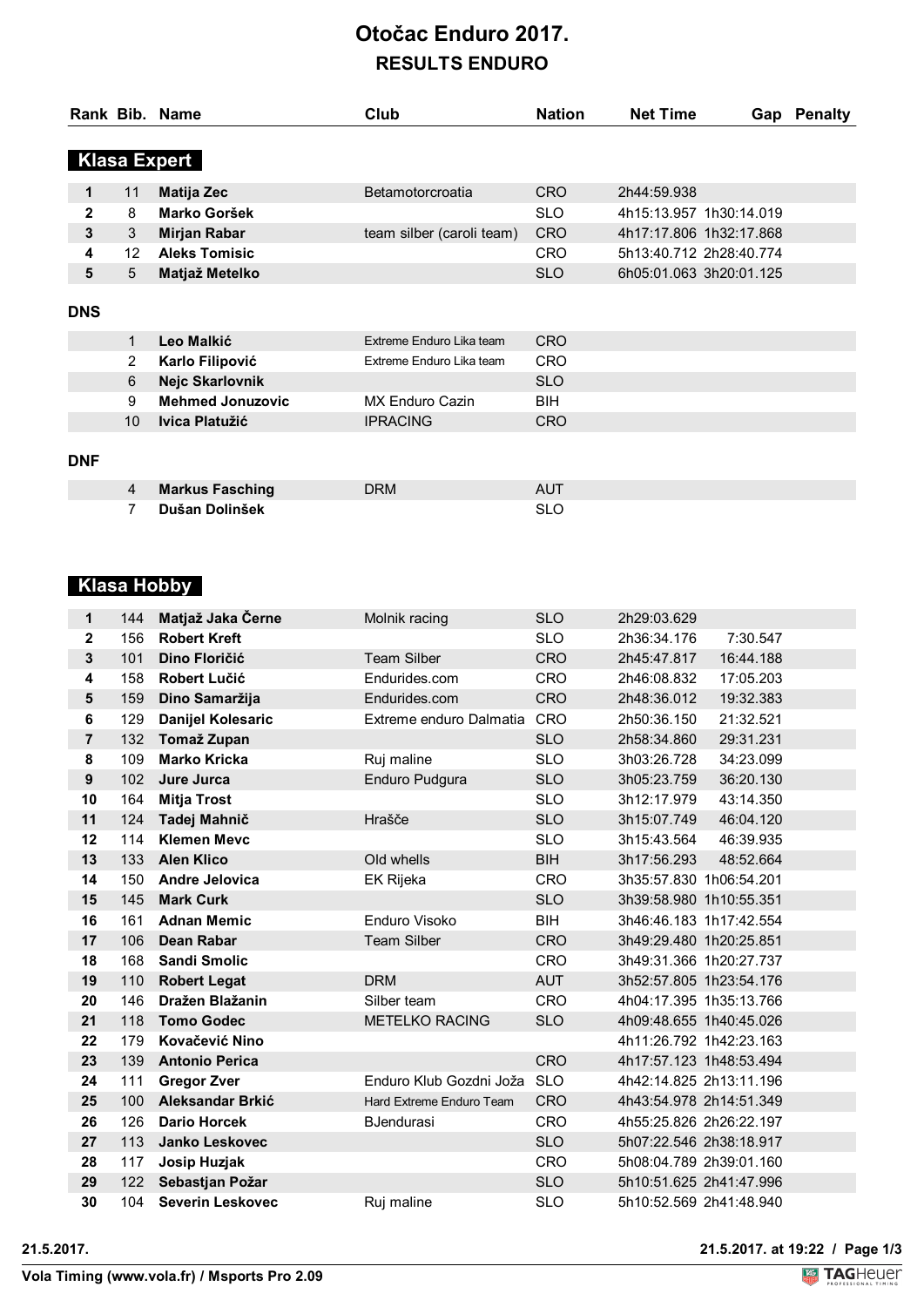### **Otočac Enduro 2017. RESULTS ENDURO**

|            |                  | Rank Bib. Name                           | Club                               | <b>Nation</b>            | <b>Net Time</b> | Gap                                 | <b>Penalty</b> |
|------------|------------------|------------------------------------------|------------------------------------|--------------------------|-----------------|-------------------------------------|----------------|
| 31         | 131              | <b>Conny Raphael Cörstges</b>            | <b>Extreme Enduro Osttirol</b>     | <b>AUT</b>               |                 | 5h16:38.598 2h47:34.969             |                |
| 32         | 171              | Anže Brodnik                             | Enduro klub Gozdni joža            | <b>SLO</b>               |                 | 5h29:06.735 3h00:03.106             |                |
| 33         | 105              | <b>Christof Sohneg</b>                   |                                    | <b>AUT</b>               |                 | 5h30:19.943 3h01:16.314             |                |
| 34         | 152              | <b>Luka Slemenik</b>                     |                                    | <b>SLO</b>               |                 | 5h35:40.002 3h06:36.373             |                |
| 35         | 130              | Danijel ilic                             | Enduro karin                       | <b>CRO</b>               |                 | 5h48:35.237 3h19:31.608             |                |
| 36         | 160              | Želimir Čuruvija                         | Extreme enduro Lika                | <b>CRO</b>               |                 | 5h52:50.521 3h23:46.892             |                |
| 37         | 127              | <b>Tomas Toš</b>                         |                                    | <b>CRO</b>               |                 | 6h09:33.827 5h40:30.198 2h00:00.000 |                |
| 38         | 162              | Emir Huseljić                            | Enduro Visoko                      | BIH                      |                 | 6h12:21.862 5h43:18.233 2h00:00.000 |                |
|            |                  |                                          |                                    |                          |                 |                                     |                |
| <b>DNS</b> |                  |                                          |                                    |                          |                 |                                     |                |
|            | 103 <sub>1</sub> | <b>Matic Pošebal</b>                     |                                    | <b>SLO</b>               |                 |                                     |                |
|            | 107              | <b>Huseljic Emir</b>                     | Enduro Visoko                      | BIH                      |                 |                                     |                |
|            | 108              | <b>Damir Avdic</b>                       | Mala Mlaka                         | <b>CRO</b>               |                 |                                     |                |
|            | 112              | <b>Stefan Gluderer</b>                   |                                    | <b>AUT</b>               |                 |                                     |                |
|            | 115              | sladan mijandrusic                       | mk zminj                           | <b>CRO</b>               |                 |                                     |                |
|            | 116              | <b>Nermin Salkic</b>                     | <b>ENDURO CAZIN</b>                | BIH                      |                 |                                     |                |
|            | 121              | <b>Leon Pahor</b>                        | Beta Factory Vremscica racing SLO  |                          |                 |                                     |                |
|            | 123              | Mišel Buršić                             | Endurides.com                      | <b>CRO</b>               |                 |                                     |                |
|            | 125              | <b>Bogdan Repolusk</b>                   | Seles moto                         | <b>SLO</b>               |                 |                                     |                |
|            | 128              | <b>Božidar Kočet</b>                     |                                    | <b>CRO</b>               |                 |                                     |                |
|            |                  | 134 Goran Majcan                         | <b>EMK Buzet</b>                   | <b>CRO</b>               |                 |                                     |                |
|            | 135              | Vanja Fabijančić                         | Endurides.com                      | <b>CRO</b>               |                 |                                     |                |
|            | 136              | <b>Niki Brec</b>                         | EnduroKlubKoper                    | <b>SLO</b>               |                 |                                     |                |
|            | 138              | <b>Goran Antolovic</b>                   | Gromovnik                          | <b>CRO</b>               |                 |                                     |                |
|            | 147              | <b>Zvonimir Mesic</b>                    |                                    | <b>CRO</b>               |                 |                                     |                |
|            | 148              | <b>Peter Wuth</b>                        | W7                                 | <b>AUT</b>               |                 |                                     |                |
|            | 149              | <b>Antonio Vidas</b>                     | Karas                              | <b>CRO</b>               |                 |                                     |                |
|            | 153              | <b>Krunoslav Celić Dugi</b>              | Enduro klub Mala Mlaka Softići CRO |                          |                 |                                     |                |
|            | 157              | <b>Luka Butorac</b>                      |                                    | <b>CRO</b>               |                 |                                     |                |
|            | 163<br>165       | Bojan Andreškić<br><b>Johannes Fuchs</b> |                                    | <b>CRO</b><br><b>AUT</b> |                 |                                     |                |
|            | 167              | Mario Starčević                          |                                    | CRO                      |                 |                                     |                |
|            | 169              | Kristian Janeš                           |                                    | <b>CRO</b>               |                 |                                     |                |
|            | 170              | <b>Alex Vencl</b>                        |                                    | <b>CRO</b>               |                 |                                     |                |
|            | 173              | <b>Alen Klico</b>                        | Oldwheels Horizont                 | <b>BIH</b>               |                 |                                     |                |
|            | 174              | <b>Gogala Ciril</b>                      | <b>AMD Radovnica</b>               | <b>SLO</b>               |                 |                                     |                |
|            | 175              | Andreškić Bojan                          | Rab                                | <b>CRO</b>               |                 |                                     |                |
|            |                  |                                          |                                    |                          |                 |                                     |                |

#### **DNF**

| 119 | <b>Mario Stoißer</b>   |                      | <b>AUT</b> |
|-----|------------------------|----------------------|------------|
| 120 | <b>Christoph Tatzl</b> |                      | <b>AUT</b> |
| 137 | Patrik Coso            | Enduro Dubrovnik     | <b>CRO</b> |
| 140 | Hrvoje Živković        | <b>Enduro Bribir</b> | <b>CRO</b> |
| 141 | <b>Robert Katić</b>    | Enduro Bribir        | <b>CRO</b> |
| 142 | Hrvoje Macan           | Enduro Bribir        | <b>CRO</b> |
|     | 143 Peter Novak        |                      | <b>SLO</b> |
| 151 | Zoran Ivanovic         | Pula                 | <b>CRO</b> |
|     | 154 Roman Lastrić      | Beta team Croatia    | <b>CRO</b> |
| 155 | <b>Marko Vlahov</b>    |                      | <b>CRO</b> |
| 166 | <b>Marin Rupic</b>     |                      | <b>CRO</b> |
| 172 | Petar Radnić           | Hrvatska             | <b>CRO</b> |
|     | 176 Zoran Vrcić        |                      |            |
| 177 | Slavica Karlo          |                      |            |

**21.5.2017. 21.5.2017. at 19:22 / Page 2/3**